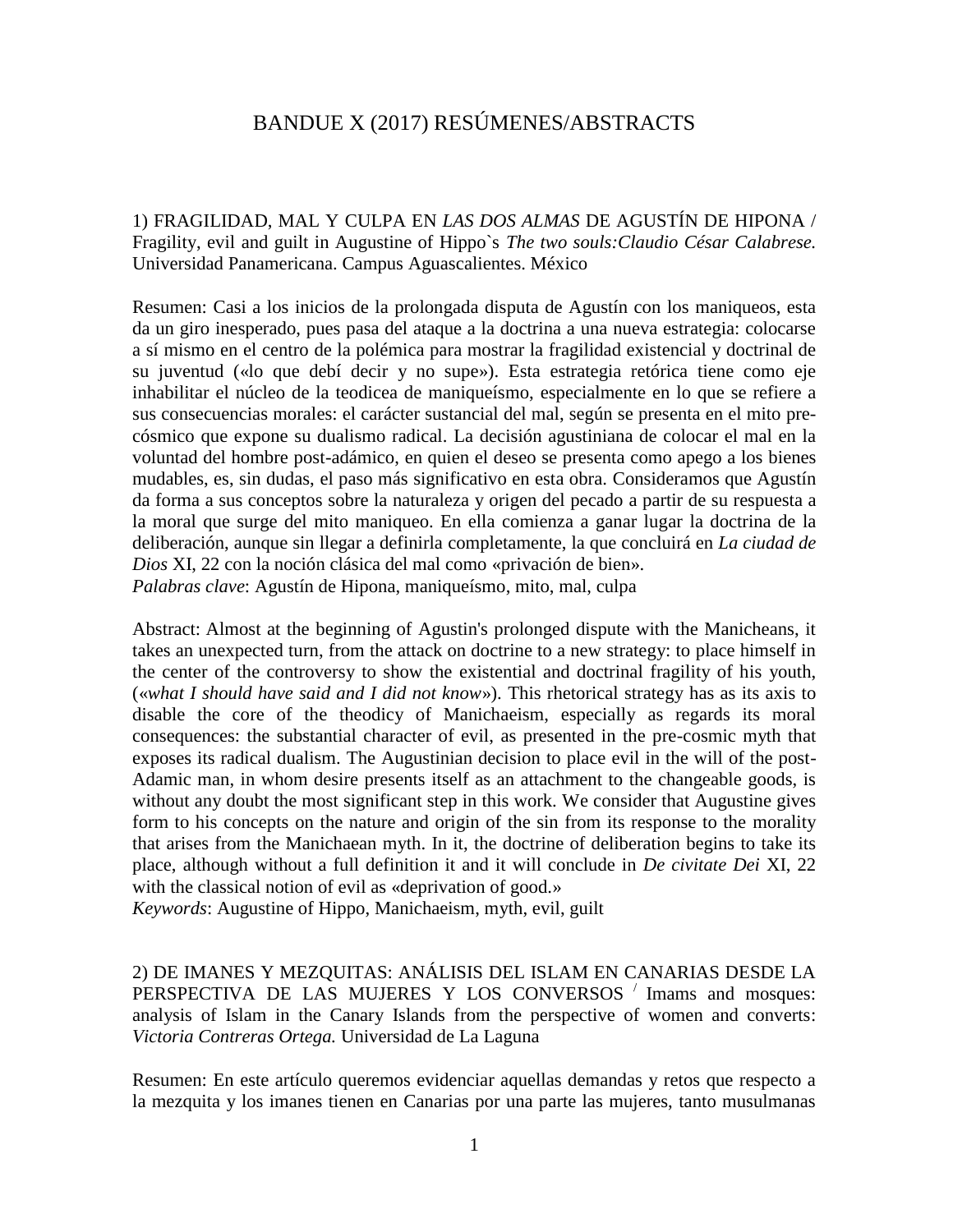de origen como conversas, y por otra los conversos que, aun siendo varones, no escapan a la misma realidad que sus compañeras en la nueva fe en estos asuntos. Para ello primeramente delinearemos la historia del islam y los conversos a esta religión en el archipiélago canario. Posteriormente nos centraremos en la revisión de tres temas diferenciados. El primero trata de las percepciones que como creyentes tienen musulmanes de origen respecto de los conversos, y viceversa. El segundo evidencia un gran escollo que encontramos en las mezquitas, claramente masculinizadas, que es la falta de participación en la toma de decisiones por parte de las mujeres y, en consecuencia, la ausencia de un liderazgo femenino. Por último se trata el problema de comunicación que deriva de la presencia de imanes que no hablan español.

*Palabras clave*: Islas Canarias, Musulmanes, mujeres, conversos, mezquitas, imanes.

Abstract: In this article we want to highlight the demands and challenges that women, both Muslims of origin and converts, have in the Canary Islands in regard to the mosque and imams, and converts who, although being male, do not escape from the same reality as their companions in the new faith in these matters. First we are going to delineate the history of Islam and the converts to this religion in the Canary Islands. We will then focus on the review of three distinct issues. The first one deals with the perceptions that Muslims of origin have of converts as believers, and vice versa. The second evidences a major stumbling block that we find in the clearly masculinized mosques, which is the lack of participation in decision-making by women and, consequently, the absence of female leadership. Finally, it deals with the problem of communication derived from the presence of non-Spanish speaking imams.

*Keywords*: Canary Islands, Muslims, women, converts, mosques, imams.

3) EL LITIGIO ENTRE EL DIOS ANFIARAO Y LOS PUBLICANOS (73 A.E.): PODER, POLÍTICA Y RELIGIÓN EN LA DOMINACIÓN ROMANA DE GRECIA / The dispute between the god Amphiaraos and the publicans (73 b. C.): Power, politics and religion in Greece under Roman rule: *José A. Delgado Delgado.* Universidad de La Laguna

Resumen: Entre los primeros materiales exhumados por la Sociedad Arqueológica de Atenas en el santuario de Anfiarao (Oropo, Beocia) se cuenta una estela de mármol con el texto de una carta oficial de los cónsules romanos del año 73 a.e. a los oropios (*IOropos* 308). Su estudio es el objeto de este trabajo. Se trata de un litigio en el que se pone en duda la condición divina del titular de un afamado centro de culto griego. La extensión, complejidad y riqueza de la inscripción permite rastrear las condiciones históricas precisas del momento, la identidad y posición de las partes en el pleito y las circunstancias concretas que lo rodearon. El documento revela, en definitiva, los pormenores de una disputa legal en torno a la cual orbitaron motivos, fuerzas e intereses cuya investigación abre una puerta al intrincado territorio de los politeísmos antiguos.

*Palabras clave*: Epigrafía griega; Roma republicana; Grecia bajo dominación romana; Oropo; religión romana; religión griega; politeísmo; lugares de culto griegos; publicanos; Anfiarao; Sila; Cicerón.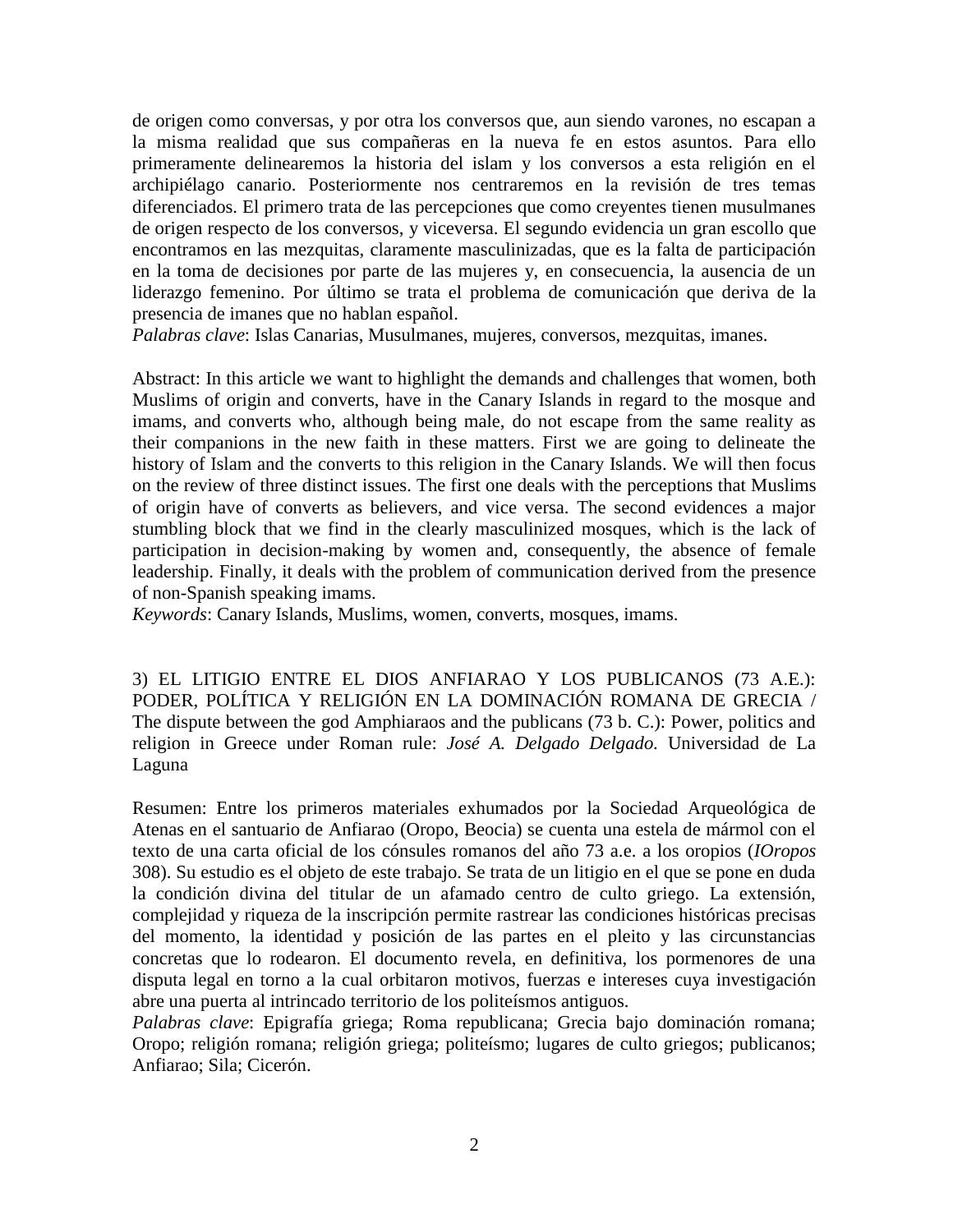Abstract: Among the first materials exhumed by the Archaeological Society of Athens in the sanctuary of Amphiaraos (Oropos, Boeotia) is a marble stele with the text of an official letter of Roman consuls (73 b. C.) to the Oropians (*IOropos* 308). It is a dispute in which the divine condition of the owner of a famous Greek cult place is questioned. The extension, complexity and richness of the inscription allows to trace the precise historical conditions of the moment, the identity and disposition of the parties in the lawsuit and the concrete circumstances that surrounded it. The document reveals, in short, the details of a legal dispute around which orbited motives, forces and interests whose investigation opens a door to the intricate territory of ancient polytheisms.

*Keywords*: Greek Epigraphy; Roman republic; Greece under Roman rule; Oropos; Roman Religion; Greek religion; Polytheism; Greek cult places; Publicans; Amphiaraos; Sulla; Cicero.

4) EL ANTIGUO RITO LITÚRGICO HISPÁNICO Y SUS CANTOS / The ancient Hispanic liturgical rite and its chants: *Inmaculada Férez del Amo.* Instituto Universitario de Ciencias de las Religiones. Universidad Complutense de Madrid

Resumen: Este estudio sobre el antiguo rito litúrgico hispánico está centrado en el proceso de conformación de la liturgia hispano-visigótica, con la contribución literaria y musical de los Padres de la Iglesia visigótica, las bases de la codificación litúrgica que realiza Julián de Toledo, y el extraordinario trabajo de Isidoro de Sevilla. También se hablará de cómo transcurre el rito hispánico tras la irrupción musulmana, y se mostrará la estructura y variedad de elementos que conforman la misa, atendiendo especialmente a sus cantos, las formas verdaderamente propias de este rito. El estudio también recogerá las denominadas tradición del norte y tradición del sur de los manuscritos y su escritura musical, además del proceso de transición al rito romano. Finalmente, se hablará de labor que realiza el Cardenal Cisneros con su recuperación para la capilla mozárabe de la Catedral de Toledo. *Palabras clave*: rito litúrgico hispánico, rito mozárabe, cantos de la liturgia hispánica, misa hispánica, Isidoro de Sevilla, tradición del norte y del sur, Cisneros.

Abstract: This study of the ancient Hispanic liturgical rite focuses on the process via which the Hispanic-Visigothic liturgy took shape, with the contribution of the Fathers of the Visigothic Church, the foundations laid by Julian of Toledo for the codification of the liturgy, and the extraordinary effort of Isidore of Seville, in particular his musical liturgical contributions. It will also deal with how the Moslem irruption affected the Hispanic rite, in addition to highlighting the structure and variety of different elements that make up the mass, paying special attention to its chants: the forms that are truly specifics of this rite. The study also explores what are known as the Northern and Southern tradition of manuscripts and their musical notation, as well as the process of transition to the Roman rite. Lastly, mention will be made of the work of Cardinal Cisneros, with the restoration of the Mozarabic rite in the Cathedral of Toledo.

*Keywords*: Hispanic liturgical rite, Mozarabic rite, chants of the Hispanic liturgy, Hispanic mass, Isidore of Seville, Northern and Southern tradition, Cisneros.

5) MUERTE Y BUDISMO EN ESPAÑA: ORÍGENES Y PUESTA EN MARCHA DEL PROTOCOLO FUNERARIO BUDISTA / Death and Buddhism in Spain: Origins and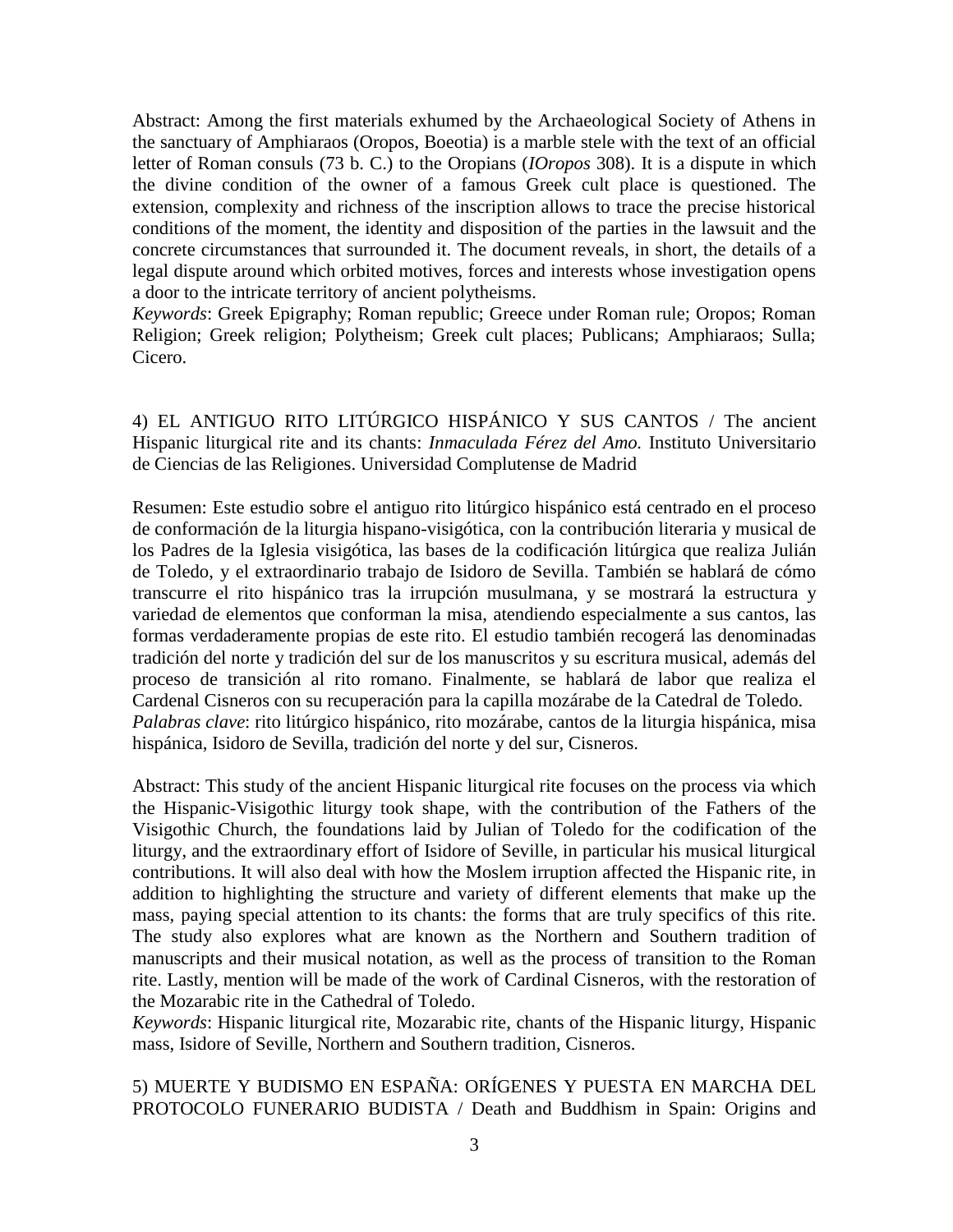implementation of the Buddhist Funeral Protocol: *Pablo Martínez de Villa De las Heras.* Instituto Universitario de Ciencias de las Religiones. Universidad Complutense de Madrid

Resumen: La necesidad de gestionar la muerte desde unos cánones budistas por parte de algunas escuelas activas en el país, ha llevado a que la Federación de Comunidades Budistas Española (FCBE) ponga en marcha –con ayuda del impulso y patrocinio del Ministerio de Justicia– un protocolo funerario gracias a una sólida cooperación entre una empresa funeraria privada y el budismo, hecho que implica el reconocimiento público de prácticas religiosas muy diferentes de las habituales en la sociedad española.

A través de una metodología doble (bibliográfica y trabajo de campo cualitativo), se pretende mostrar cómo, gracias a la labor de la FCBE, se ha elaborado, negociado, y gestionado la creación del protocolo funerario budista considerado pionero a nivel europeo dadas sus pautas protocolarias y sus características.

Se realizará un acercamiento a las problemáticas a las que se enfrenta en la actualidad el protocolo; los preámbulos de su creación; algunos ejemplos de gestión de la muerte desde cánones budistas tanto en España como en otros países; y a cómo la FCBE se ha consolidado, implantado, y visibilizado en un país en el que se encuentran otro tipo de procedimientos funerarios que bien pueden relacionarse con este protocolo.

*Palabras clave*: Budismo, España, muerte, protocolo funerario, pederación budista.

Abstract: The need to manage the death from Buddhist canons by some schools active in the country, has caused that the Federation of Spanish Buddhist Communities (FCBE) launch –with help from the impulse and sponsorship of the Ministry of Justice– a funeral protocol thanks to a strong cooperation between a private funeral company and Buddhism, fact that implies the public recognition of religious practices that are considered very different from the habitual ones in the Spanish society.

Through a double methodology (bibliographic and qualitative field work), it is intended to show how the creation of the Buddhist funeral protocol has been elaborated, negotiated, and managed thanks to the work of the FCBE, a protocol considered a pioneer at European level due to its guidelines and features.

An approach will be made to the problems that the protocol is currently facing; the preambles of its creation; some examples of death management from Buddhist canons in Spain and in other countries; and how the FCBE has been consolidated, implanted, and made visible in a country where there are other types of funeral procedures that may well relate to this protocol.

*Keywords:* Buddhism, Spain, Death, Funerary protocol, Buddhist Federation.

6) CARNICEROS, EMBALSAMADORES Y MUJERES: EL "TABÚ" DE LA SANGRE DERRAMADA ENTRE LOS ABORÍGENES CANARIOS / Butchers, embalmers and women: the "taboo" about the spilled blood of the Canarian aborigines: *Sergio Pou Hernández.* Universidad de La Laguna

Resumen: En este trabajo se estudian tres capítulos de la cultura de los aborígenes de Canarias relacionados con la concepción de la sangre. Consisten en el especialista que trata la carne o el carnicero, los encargados de las tareas tanatoprácticas llamados por las fuentes los «embalsamadores» y algunos fenómenos periódicos en el mundo femenino como la menstruación y el parto. A ojos de los aborígenes canarios, tales actividades eran tenidas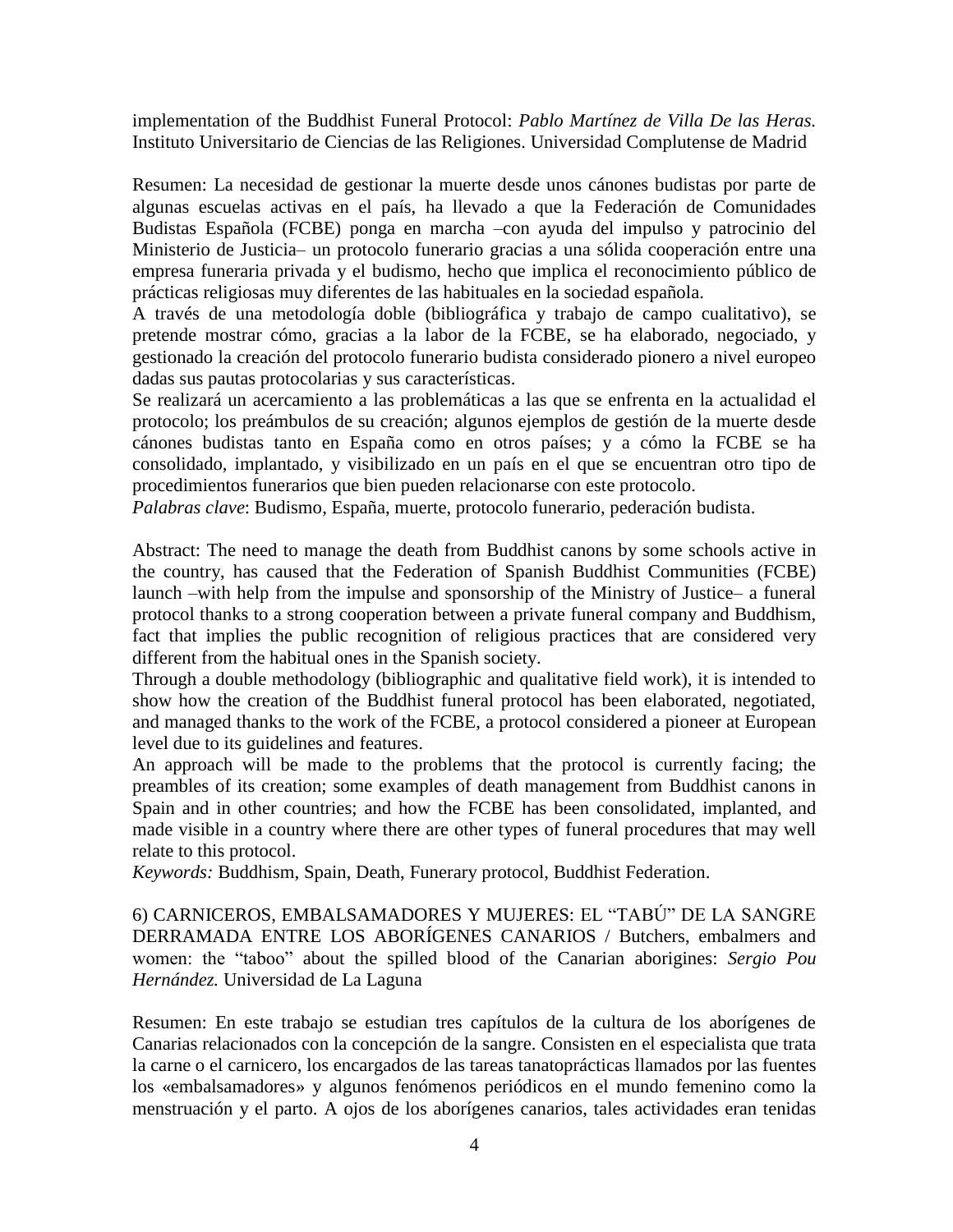como «oficio vil» y, probablemente, tales ciclos bajo la cualidad de estar tabuados, con lo que eran objeto de procedimientos de aislamiento y ritos de limpieza. Para analizar tales cuestiones se emplean términos ampliamente discutidos como el concepto de tabú y contaminación, se profundiza en la simbología de la sangre y, finalmente tras un somero análisis de las fuentes canarias, se indican las consideraciones sobre el papel de la sangre derramada dentro de la comunidad aborigen vinculados a la concepción de impureza y a los preceptos rituales.

*Palabras clave*: tabú, contaminación, aborígenes canarios, sangre, carniceros, embalsamadores, mujeres, menstruación, muerte.

Abstract: In this paper we study three chapters in the Canarian aboriginal culture related to the conception of blood. These are about the specialist dealing with the flesh, the butcher, the people in charge of the tanatopractical tasks, also known by many sources as the embalmers, and some periodic phenomenons in the female's world as menstruation and labour. To the Canarian natives view, these activities were taken as evil ones, and the mentioned periodic phenomenons were taboo, therefore, the people related to them would be isolated or submitted to cleanliness rituals. The analysis of these questions, widely discussed concepts as contamination and taboo are used, the symbology of the blood is investigated in depth, and finally, after a light analysis of Canarian sources, we give opinions about the spilled blood role of the aboriginal community related to the meaning of impurity and the ritual precepts.

*Keywords*: taboo, contamination, Canarian aborigines, blood, butchers, embalmers, women, menstruation, death.

7) EL MISTERIO DE MELQUISEDEC EN EL CRISTIANISMO ANTIGUO A LA LUZ DE LOS ROLLOS DEL MAR MUERTO / The Mystery of Melchizedek in Ancient Christianity in the light of the Dead Sea Scrolls: *Adolfo D. Roitman.* Museo de Israel, Jerusalén

Resumen: La figura de Melquisedec, que aparece mencionada expresamente en las Escrituras solamente dos veces en la Biblia Hebrea (Gn 14,18-20; Sal 110,4) y una vez en el Nuevo Testamento (Heb 7), se convirtió en un topos importante en la literatura patrística, como así también en la polémica del cristianismo contra diversas herejías y el judaísmo, constituyéndose en un tema popular en la iconografía bizantina. La Epístola a los Hebreos fue un punto de inflexión en la manera de percibir este personaje en la antigüedad, cuando el otrora rey-sacerdote de Salem de carácter terrenal en las fuentes judías antiguas (Gn 14; Apócrifo del Génesis; Pseudo-Eupólemo; Filón de Alejandría; Flavio Josefo), fue caracterizado en esta obra neotestamentaria como un ser eterno (7,3). A partir de ese momento, la figura de Melquisedec jugó un papel significativo en las especulaciones heterodoxas de algunas sectas cristianas (por ejemplo, la herejía de los «Melquisedequianos»), considerándolo un «gran poder» celestial superior a Cristo (Teodoto el banquero), un «ángel» (Orígenes), o incluso identificándolo con el «Espíritu Santo» (Hieracas el egipcio). Asimismo, Melquisedec fue interpretado como una figura soteriológica en la literatura gnóstica, teniendo un carácter celestial-angelical, sacerdotal y guerrero. ¿Cómo se puede explicar esta transformación tan radical en la manera de aprehender la figura de Melquisedec? La hipótesis de este trabajo es que la tradición exégetica sectaria-qumranita presente en *11QMelquisedec* (11Q13) sería la clave para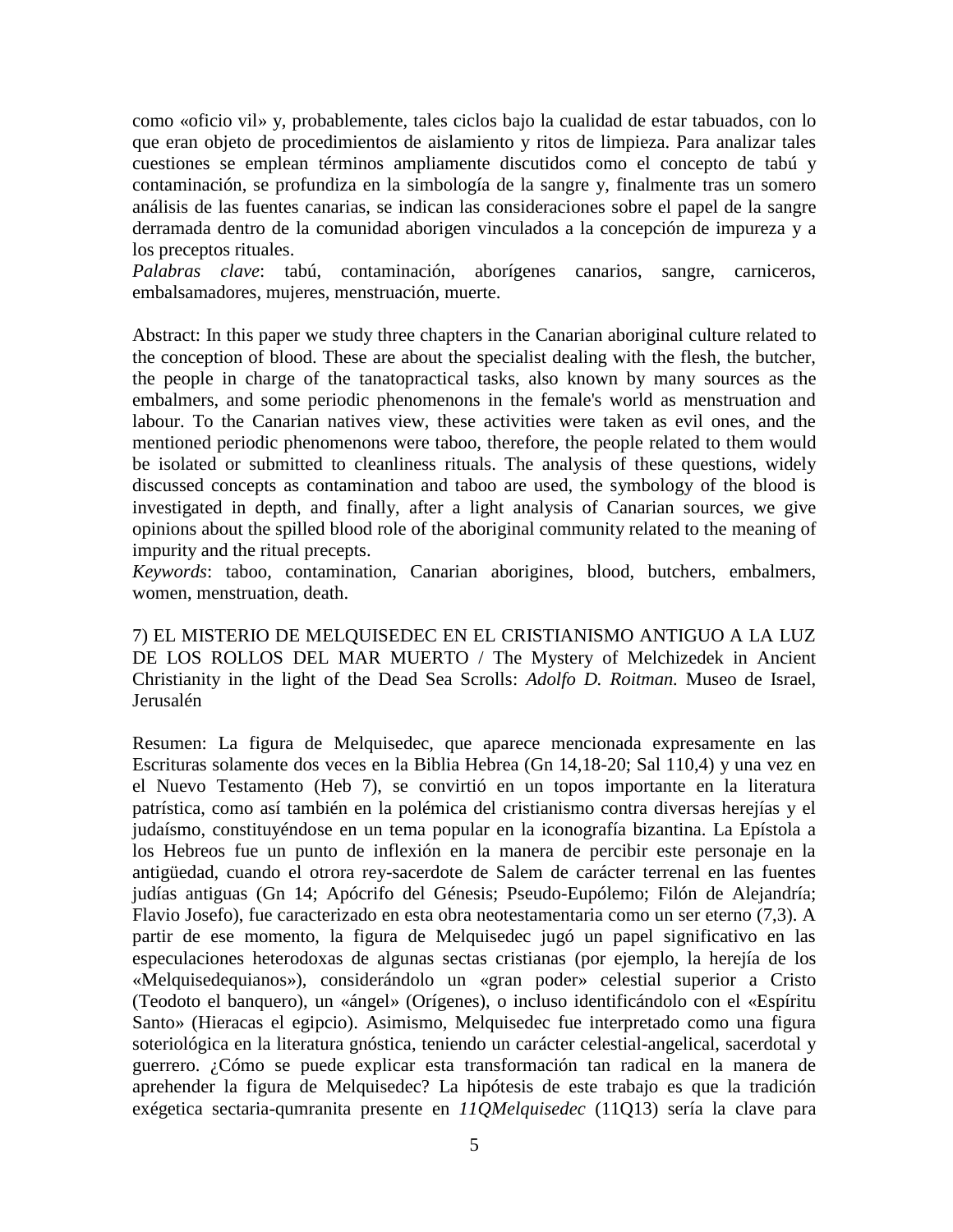comprender la mutación sufrida por el Melquisedec pre-cristiano a finales de la época greco-romana, la cual habría servido de trasfondo, o incluso de inspiración, para el posterior desarrollo de esta figura en el cristianismo antiguo.

*Palabras clave*: Melquisedec, Biblia, Rollos del Mar Muerto, cristianismo, judaísmo

Abstract: The figure of Melchizedek, which appears expressly mentioned in the Scriptures only twice in the Hebrew Bible (Gen 14, 18-20, Ps 110, 4), and once in the New Testament (Heb 7), became an important topic in patristic literature, as well as in the polemic of Christianity against various heresies and Judaism, becoming a popular theme in Byzantine iconography. The Epistle to the Hebrews was a turning point in the way of perceiving this character in antiquity, when the former king-priest of Salem of earthly character in ancient Jewish sources (Gen 14, Genesis Apocryphon, Pseudo-Eupolemus, Philo of Alexandria, and Flavius Josephus), was characterized in the New Testament as an eternal being (7,3). From that moment on, the figure of Melchizedek played a significant role in the heterodox speculations of some Christian sects (for example, the heresy of the «Melchizedekites»), considering it a heavenly "great power" superior to Christ (Theodotus the banker), an "angel" (Origins), or even identifying it with the "Holy Spirit" (Hieracas the Egyptian). Likewise, Melchizedek was interpreted as a soteriological figure in Gnostic literature, having a celestial-angelic, priestly and warrior character. How can one explain this radical transformation in the way of apprehending the figure of Melchizedek? The hypothesis of this work is that the sectarian-qumranite exegetical tradition present in 11QMelquisedec (11Q13) would be the key to understanding the mutation suffered by the pre-Christian Melchizedek at the end of the Greco-Roman period, which would have served as background, or even as inspiration, for the later development of this figure in ancient Christianity.

*Keywords*: Melchizedek, Bible, Dead Sea Scrolls, Christianity, Judaism

8) LA ALABANZA COMO ASPECTO CONDUCTUAL DE LA ALEGRÍA EN EL CRISTIANISMO PRIMITIVO / Praise as a behavioral aspect of joy among early Christians: *Jesús Zamora.* Universidad Complutense de Madrid

Resumen: En las páginas siguientes queremos investigar básicamente de qué manera expresaron los primeros cristianos su alegría, y en qué circunstancias, desde una perspectiva antropológica de las emociones, es decir, bajo la premisa de que las emociones no son entendidas ni expresadas de igual manera en todas las culturas y los tiempos. Las tres fuentes que utilizaremos para responder a las cuestiones serán el evangelio de Lucas, los Hechos de los Apóstoles, el Apocalipsis de Juan y la Epístola de Santiago, ya que, en primer lugar, representan diferentes comunidades o grupos cristianos de finales del siglo I, en segundo lugar, pertenecen a diferentes géneros literarios, y, por último, son las únicas fuentes cristianas de la época final del siglo I donde se aprecia explícitamente el aspecto conductual de la alegría.

*Palabras clave*: Alegría, alabanza, conductas, expresión emocional, primeros cristianos.

Abstract: In the following pages we want to investigate the way early Christians expressed their joy, and under what circumstances, from an anthropological perspective of emotions, that is, under the premise that emotions are not understood or expressed in the same way in all cultures and times. The three sources that we will use to answer the questions will be